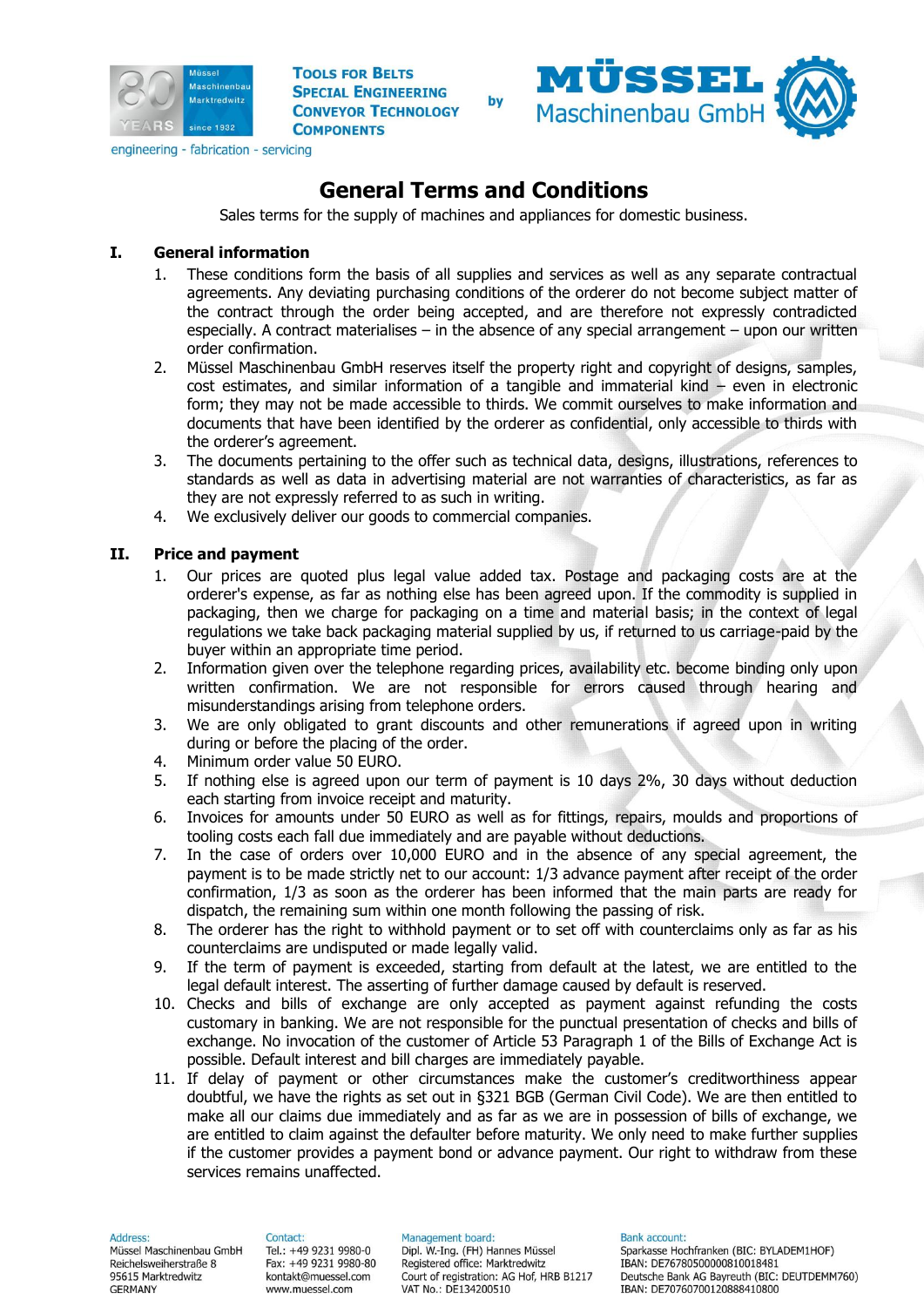



engineering - fabrication - servicing

If payment is delayed we are additionally entitled to demand the commodity to be returned to us after an appropriate respite has expired as well as to prohibit the resale and further processing of the supplied commodity. Taking back does not mean withdrawal from the contract. The buyer can avert all these legal consequences through payment or payment bond at the amount of our endangered pecuniary claim. Provisions of the Bankruptcy Act remain unaffected by the preceding regulation.

12. The cancelling of custom-made products that are specially made according to customer details is not at all possible and there will also be no refunding of the purchase price. Cancellation is only possible with products from the standard program if these are in the same condition as when supplied and are unused. When a supplied commodity is returned from the standard program which is not a stock commodity (specially manufactured for the customer order), 10 per cent of the invoice amount is deducted when crediting plus the incurred testing costs. With series products (stock commodities), the testing and handling expenses are deducted from the credit once taken back. The commodity should generally be delivered carriage-free, any additional expenses arising for our account will be taken into consideration when crediting.

## **III. Delivery time, possibility to deliver**

- 1. Delivery deadlines or periods are binding only if they have been accepted or confirmed by us in writing. Times for delivery begin once the order confirmation has been sent off, although not before the production of documents, authorisations and releases to be provided by the orderer, as well as receipt of an arranged advance payment. Their being observed assumes that all commercial and technical issues between the Contracting Parties have been resolved. If this is not the case, then the delivery time extends as appropriate. This does not apply if we exclusively are to blame for the delay.
- 2. The time for delivery is observed if the delivery item has left our company by the time limit or it has been reported as ready for dispatch. If an acceptance is to take place, the acceptance date is final (except with an authorised refusal of acceptance), or alternatively an announcement of the readiness to accept.
- 3. If the shipping and/or acceptance of the delivery item are delayed for reasons for which the orderer is responsible, then he will be charged for the costs arising from the delay, starting one month after the dispatch or the readiness to accept has been announced.
- 4. If non-compliance with the delivery time is traced down to force majeure, industrial action or other events, as well as faulty provided parts and outsourced parts that lie outside of our sphere of influence, then the delivery time extends as appropriate. This also applies if the circumstances arise through subcontractors. We inform the orderer of such circumstances as soon as they become known to us. If performing the contract becomes unreasonable for one of the parties, then it can withdraw insofar from the contract.
- 5. Partial deliveries are permissible and can be charged for separately.
- 6. If we end up being delayed and this is our fault, the buyer can withdraw from the contract, after an appropriate respite set for us has passed, insofar as the commodity is not ready for dispatch up until the time limit has passed.
- 7. If it can be proven that damage has arisen for the orderer through delivery default for which we are responsible and non-adherence to the respite, he is then entitled to demand a fixed default penalty. This amounts, for each full week of the delay, to 0.5% overall, although no more than 5% of the value of the concerned part of the complete delivery that cannot be used in time or as stipulated in the contract due to the delay. Further claims from default of delivery are determined exclusively according to section VII.2 of these conditions.

### **IV. Passing of risk, acceptance**

1. The risk is transferred to the orderer once the delivery item has left our company, and also if partial deliveries are being carried out or we have agreed to provide other services, e.g. shipping and handling or deliveries and assemblies. If an acceptance is to take place, this is decisive for the passing of the risk. It must be made without delay at the acceptance date, or alternatively after we have announced the readiness to accept. The orderer may not refuse acceptance because of an non-substantial fault being present.

Address: Müssel Maschinenbau GmbH Reichelsweiherstraße 8 95615 Marktredwitz **GERMANY** 

#### Contact: Tel.: +49 9231 9980-0 Fax: +49 9231 9980-80 kontakt@muessel.com www.muessel.com

#### Management board: Dipl. W .- Ing. (FH) Hannes Müssel Registered office: Marktredwitz Court of registration: AG Hof, HRB B1217 VAT No.: DE134200510

#### **Bank account:**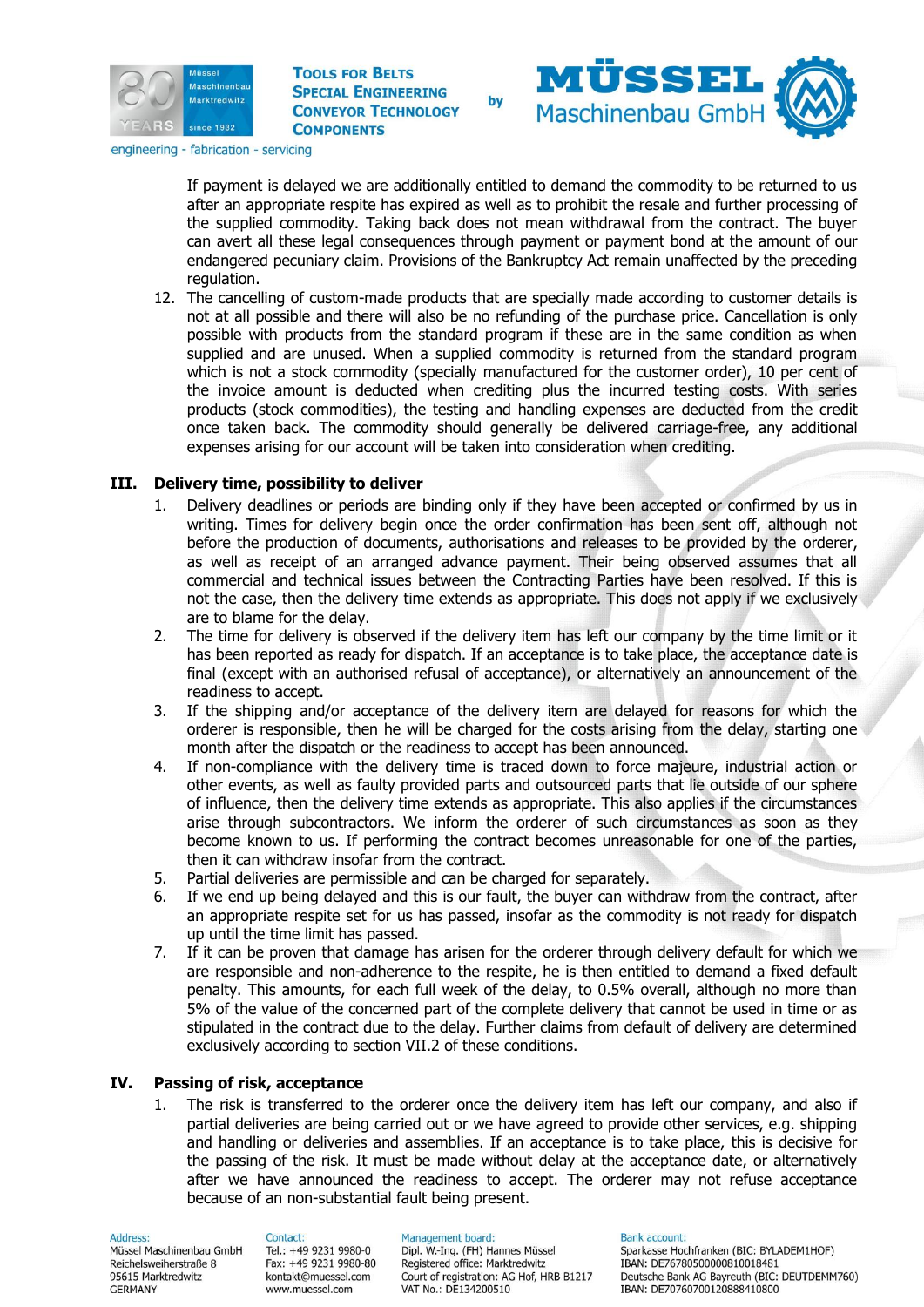



engineering - fabrication - servicing

2. If dispatch or acceptance is delayed or does not take place due to circumstances over which we have no control, the risk passes to the orderer from the day on which the dispatch or willingness to accept are announced.

### **V. Retention of title**

- 1. All supplied goods and services remain our property until all claims from the business relation have been satisfied, on whatever legal grounds, including claims arising in the future or conditional claims.
- 2. Handling and processing of the commodity subject to retention of title are carried out, for us as manufacturers, in terms of §950 BGB (German Civil Code), without committing ourselves. The finished commodity is considered as a commodity subject to retention of title in terms of subparagraph V/1. If the orderer processes, joins and mixes the commodity subject to retention of title with other goods, we are entitled to co-own the new object in the proportion of the invoice value of the commodity subject to retention of title to the invoice value of the other goods used. If our ownership expires through joining or mixing, then the buyer transfers to us, starting from now, the property rights on the new entity or object to which he is entitled on the scale of the invoice amount of the commodity subject to retention of title and keeps it free of charge for us. Joint property arising hereafter is considered as a commodity subject to retention of title.
- 3. We are entitled to insure the delivery item against theft, breakage, fire damage, water damage and other damage at the expense of the orderer if the orderer cannot prove that he has taken out insurance himself.
- 4. The orderer may only sell the delivery item within his usual business dealings and on his normal trading conditions and as long as he is not behind schedule, provided that claims from resale are transferred to us. He is not entitled to other dispositions through the commodity subject to retention of title, such as pawning or assigning as collateral. In the case of distress as well as confiscation or other dispositions through thirds, he has to inform us immediately.
- 5. The claims of the buyer from the resale of the commodity subject to retention of title are assigned to us starting from now. They serve for security to the same extent as the commodity subject to retention of title.

If the commodity subject to retention of title is sold by the buyer together with other goods not sold by us, then the assignment of the claim from resale applies only at the amount of the resale value of the respective commodity subject to retention of title sold. With the sale of goods of which we have co-ownership shares pursuant to sub-paragraph V/2, the claim assignment applies at the amount of these co-ownership shares.

- 6. If the orderer behaves contrarily to the terms of the contract, in particular concerning delay in payment, we are entitled to take back the delivery item following a reminder and the orderer is bound to restitution.
- 7. Due to the reservation of title, we can only demand the return of the delivery item if he has withdrawn from the contract.
- 8. The application for opening insolvency proceedings entitles us to withdraw from the contract and to demand the immediate return of the delivery item.

## **VI. Claims for defects**

We have to be notified immediately in writing regarding any evident defects of the commodity after delivery. If this is not done, then the commodity is considered as accepted. We must be informed immediately of non-evident defects in writing after they have been discovered. The buyer has to give us the opportunity to see the defects for ourselves, and in particular to make the commodity complained of available on request. If he does not do this, then he cannot plead defects of the commodity. We provide a guarantee for material defects and defects of title of the supply, excluding further claims – subject to section VII - as follows. Material defects:

1. All those parts have to be repaired free of charge at our discretion and within an appropriate period or a faultless replacement provided (supplementary performance). Replaced parts become our property.

Address:

Müssel Maschinenbau GmbH Reichelsweiherstraße 8 95615 Marktredwitz **GERMANY** 

Contact: Tel.: +49 9231 9980-0 Fax: +49 9231 9980-80 kontakt@muessel.com www.muessel.com

Management board: Dipl. W .- Ing. (FH) Hannes Müssel Registered office: Marktredwitz Court of registration: AG Hof, HRB B1217 VAT No.: DE134200510

**Bank account:**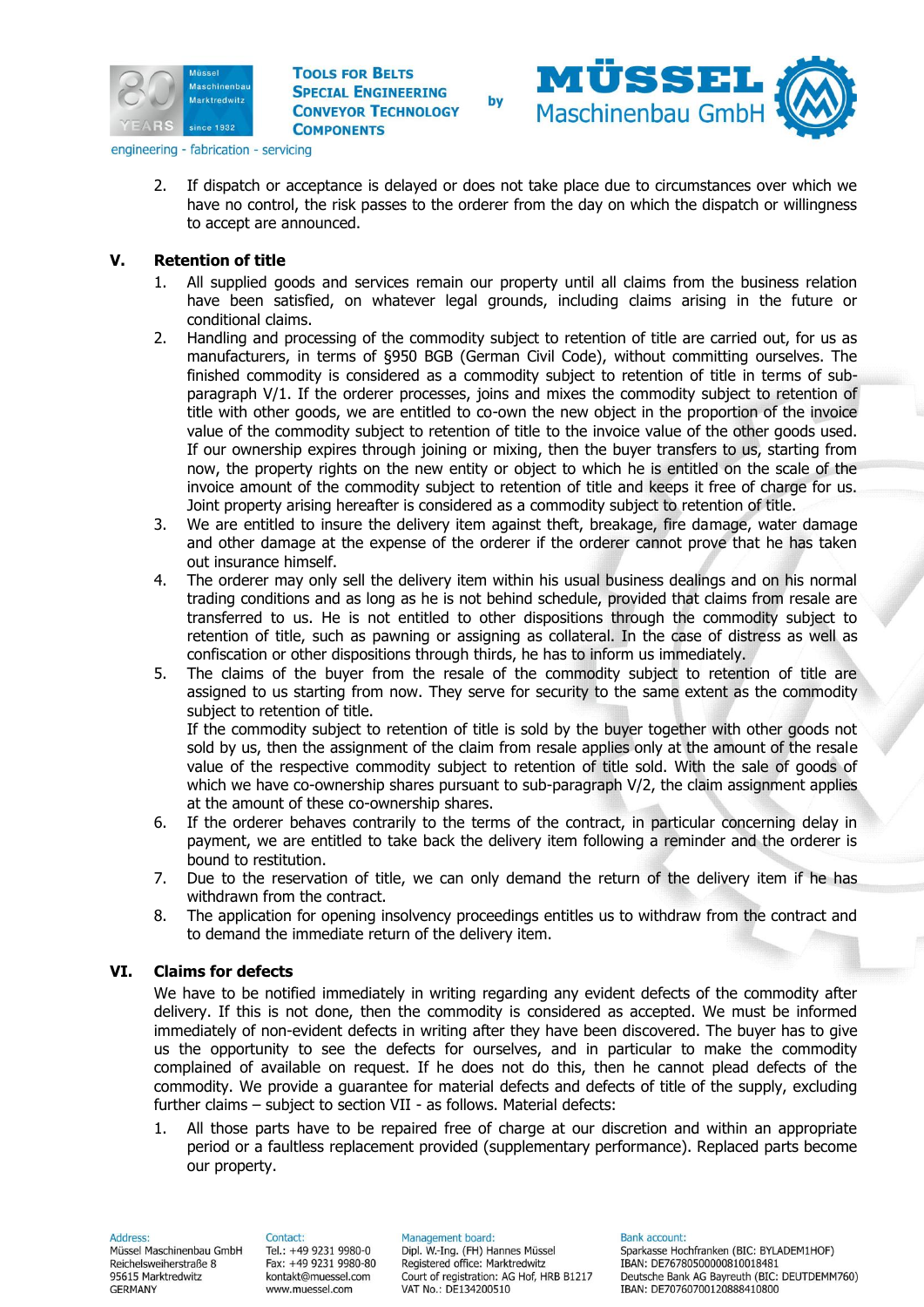



engineering - fabrication - servicing

- 2. In order to carry out all repairs and replacements that we deem necessary, the orderer has, after arrangement with us, to provide the necessary time and opportunity; otherwise we as suppliers are exempted from liability for the consequences arising from this. Only in urgent cases where operating safety is in danger or as a defence against excessive damage, where we are to be informed immediately, does the orderer have the right in arrangement with us to eliminate the deficiency himself or have done so by thirds and to demand damages for the necessary expenditure.
- 3. We bear the costs of the spare part including shipment of the direct costs resulting from the repair or replacement, as far as the complaint turns out to be justified– In addition we bear the costs of assembly and disassembly as well as the costs of hiring any fitters and assistants that may be required including travel expenses, as far as no excessive burden arises for us thereby and the fitting as well as the kind of fitting of the supplied commodity were indicated to us when the contract was concluded and was agreed on by us; the proportion to the purchase price of the commodity must be appropriate. We do not bear expenditure arising though the sold commodity being placed at another location than the domicile (delivery address) or one of the buyer's branches.
- 4. The orderer has, in the context of legal regulations, the right to withdraw from the contract, if we, under consideration of legal exceptional cases, allow an appropriate period set for him for repairs or replacement due to a material defect elapse without results. If there is merely an insignificant defect, the orderer only has the right to a reduction of the contract price. The right to a reduction of the contract price remains otherwise impossible. Further claims are determined by section VII.2 of these conditions.
- 5. There is no guarantee in the following cases in particular: Unsuitable or improper use, incorrect operation, faulty assembly and/or initial start-up by the orderer or thirds, natural wear and tear, incorrect or careless treatment, improper maintenance, unsuitable operation resources, unsatisfactory construction work, unsuitable foundation, thermal, abrasive, chemical, electronic or electrical effects - if we are not responsible for these as a supplier.
- 6. If the orderer or thirds inappropriately carry out repairs, the supplier assumes no liability for the consequences arising from this. The same applies to amendments of the delivery item made without the prior agreement of the supplier
- 7. Further claims are not possible. This applies in particular to claims for damages, which did not occur in the commodity itself (consequential damage). Our liability for the absence of warranted properties are also pursuant to sub-paragraph IX. We cover the necessary expenditure for the purpose of repairs or replacement in the context of our general liability according to subparagraph IX. Defects of title.
- 8. If the use of the delivery item leads to breaches of industrial property rights or copyrights inland and we are responsible for this, the right for further use is, as a matter of principle, granted to the orderer at our expense or the delivery item modified in a reasonable manner for the orderer so that the breach of trademark rights no longer exists. If this is not possible under economically reasonable conditions or within an appropriate period, the orderer is entitled to withdraw from the contract. Among the specified conditions we have a right to withdraw from the contract. Moreover the orderer will be exempted by us from undisputed or legally final claims of the trademark right bearers concerned.
- 9. The obligations on our part specified in section VI. 7 are, subject to section VII. 2, final for the case of trademark right or copyright infringement. They only apply if: - the orderer has informed us immediately of asserted trademark right or copyright infringements - the orderer supports us to an appropriate extent in the defense of the asserted claims or makes it possible for us to carry out the modification measures pursuant to section VI. 7,- all defense measures including extrajudicialregulations remain reserved to us,- the defect of title is not based on an instruction of the orderer and - the breach of law was not caused by the orderer changing the delivery item without authority or using it in a way not specified in the contract.

Address:

Müssel Maschinenbau GmbH Reichelsweiherstraße 8 95615 Marktredwitz **GERMANY** 

Contact: Tel.: +49 9231 9980-0 Fax: +49 9231 9980-80 kontakt@muessel.com www.muessel.com

Management board: Dipl. W .- Ing. (FH) Hannes Müssel Registered office: Marktredwitz Court of registration: AG Hof, HRB B1217 VAT No.: DE134200510

**Bank account:**